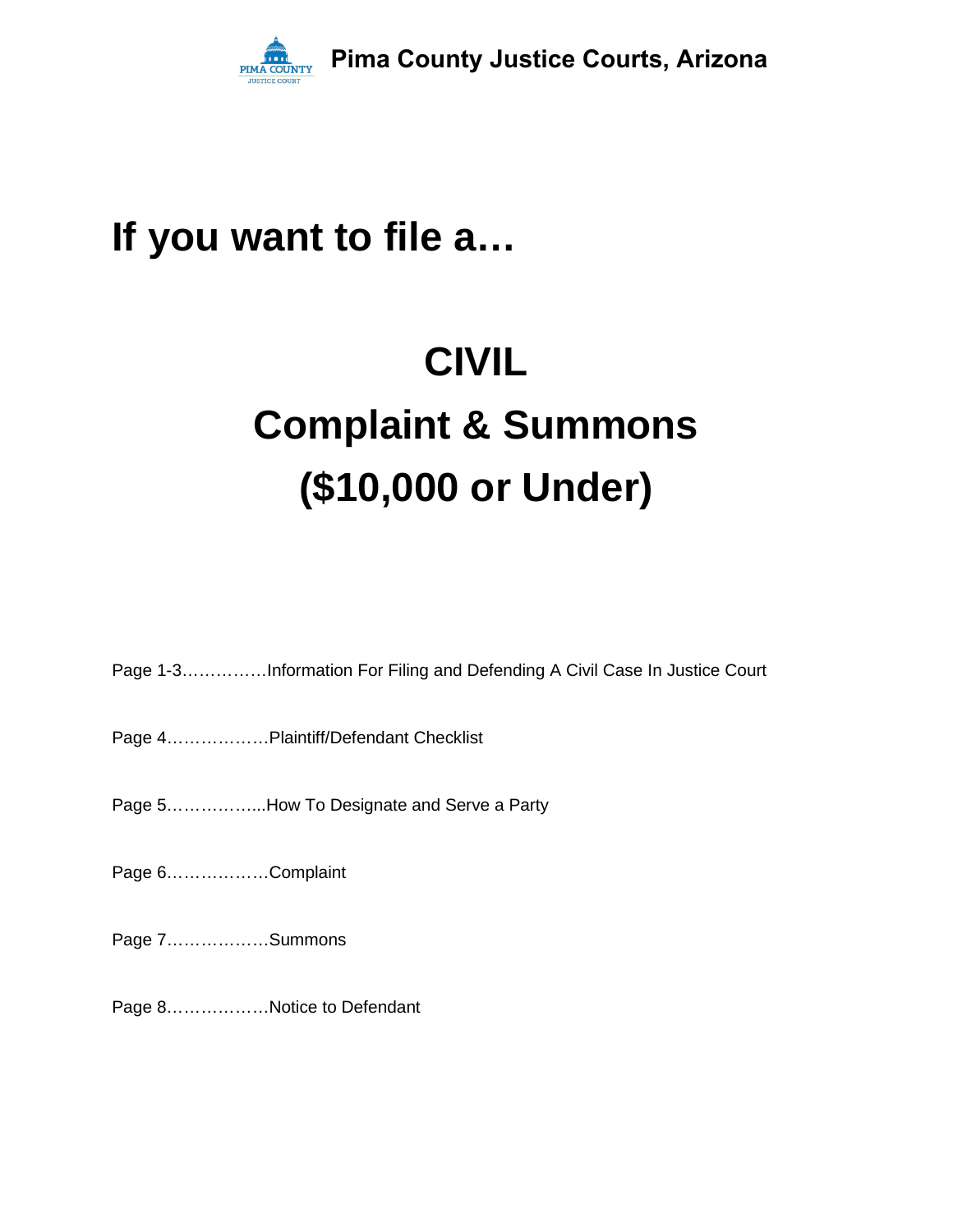

#### **INFORMATION FOR FILING AND DEFENDING A CIVIL CASE IN JUSTICE COURT**

**PLAINTIFF:** The person filing a lawsuit.

**DEFENDANT:** The person who the lawsuit is filed against.

**ATTORNEY:** Member of the State Bar of Arizona. Either party may hire an Attorney to act on their behalf.

**NAMED PARTIES:** Every action shall be prosecuted in the name of the real party in interest. The Court will allow parties time to amend names if necessary.

#### **WHO CAN REPRESENT:**

- **~ INDIVIDUALS:** Can represent oneself or by an attorney licensed in Arizona.
- **~ SPOUSES:** An attorney may represent both spouses both spouses must answer and appear. Spouses cannot represent each other. Failure to appear of either or both spouses may cause a default Judgment.
- **~ CORPORATION/LLC:** An officer of a corporation or a managing member of an LLC who is not an active member of the state bar may represent the entity in a small claims lawsuit (Rules of Supreme Court, 31A(d)3). Letter of Authorization required.
- **~ UNINCORPORATED BUSINESS/PARTNERSHIPS:** Business owner or partner.

**HOW TO DESIGNATE:** Every lawsuit shall be prosecuted in the name of the real party. You must have named the correct party. Refer to the *HOW TO DESIGNATE A PARTY* handout.

- **~ INDIVIDUALS:** All individuals need to be named in the lawsuit.
- **~ CORPORATIONS:** A corporation is required to maintain a statutory agent upon who process (court papers) may be served.
- **~ UNINCORPORATED BUSINESSES** When filing on behalf of, or against an unincorporated business, the true name or names of the party doing business under that business name be shown as the plaintiff or defendant.
- **~ PARTNERSHIPS** A partnership may sue, or be sued, in the name that it has assumed or by which it is known. A partner may appear and represent his own partnership interest.

**IF YOU ELECT TO REPRESENT YOURSELF** you have the responsibility to:

- ~ To complete the forms properly, including correct spelling of names and designating parties correctly.
- ~ Assure that you have the correct form.
- ~ Follow the case to conclusion.
- ~ Educate yourself and follow the laws and rules that apply to your case. Refer to Arizona Revised Statutes (ARS) and Justice Court Rules of Civil Procedure (JCRCP).

#### **JUSTICE CLERK'S ROLE:**

- $\sim$  The clerks may explain court procedures but are prohibited from giving legal advice.
- ~ The clerks will provide forms (forms are available at the court and on-line).
- ~ Not responsible for any errors you make in asserting or defending your case.
- $\sim$  The clerk does not take sides or render opinions regarding the case.

**COURT FEES:** Are payable at the time of filing.

**JURISDICTIONAL LIMIT:** Is \$10,000.00 not including court costs and attorney fees.

**VENUE:** The Plaintiff may file where the Defendant resides or does business or where the incident occurred.

**CHANGE OF VENUE:** The defendant may object to the place where the lawsuit has been filed.

**PLEADING:** is a short statement explaining the factual basis for the claim.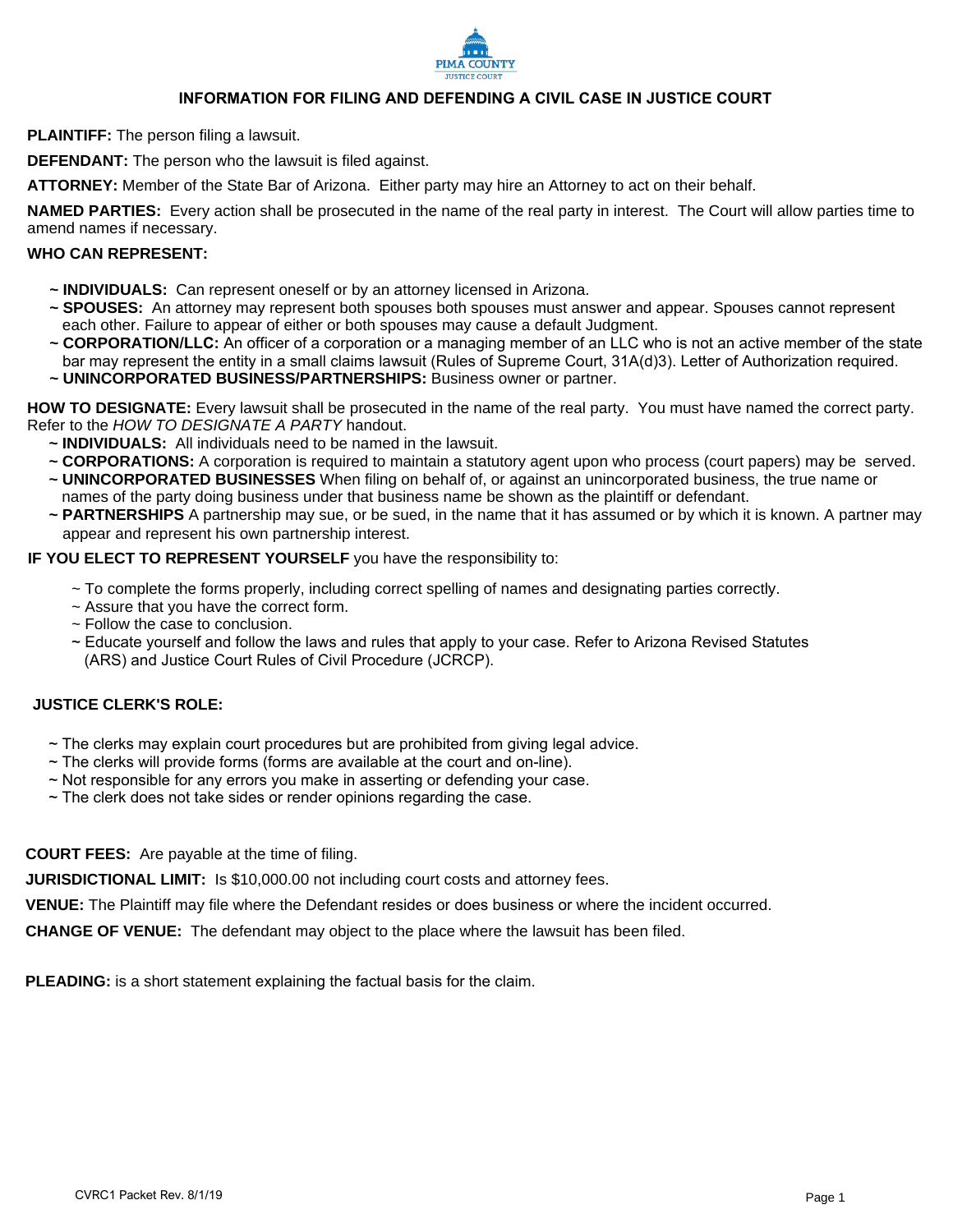**SERVICE OF COMPLAINT AND SUMMONS:** Each named defendant must be served a copy of the complaint, summons and notice to the defendant. Service may be accomplished through a constable or private process server.

*YOUR LAWSUIT MAY BE DISMISSED IF THE SUMMONS AND COMPLAINT HAVE NOT BEEN SERVED WITHIN 90 DAYS OF THE FILING OF THE COMPLAINT.*

**SERVICE AFTER APPEARANCE OF ALL PARTIES:** All pleadings filed after service of the summons and complaint may be served by regular first class mail.

**CHANGE OF ADDRESS:** Parties must notify the Court of any change of address.

**DEFAULT JUDGMENT:** If the defendant or counter-defendant fails to file an answer to the complaint or counterclaim within the time allowed, the plaintiff or counter-claimant may apply for entry of default.

#### **DISMISSAL:**

 **Voluntary:** The plaintiff may dismiss the claim at any time before the defendant files an answer or other pleading.  **Stipulated:** Once the defendant has filed an answer or other pleading, both parties must sign the agreement of dismissal.

**FILING AN ANSWER:** An answer is the defendant's response to the plaintiff's allegations as stated in a complaint.

- ~ The defendant has twenty (20) calendar days from the date of service to file a written answer with the Court and mail copy to plaintiff.
- ~ If the complaint is served out-of-state the party served has thirty (30) calendar days to file an answer.
- ~ If served by publication, or other means approved by the Court, or if service is waived, other time limits apply.
- $\sim$  If the last day falls on a Saturday, a Sunday, or a legal holiday, the answer may be filed on the next business day.
- ~ The answer should respond to each element of the complaint.

**FILING A COUNTERCLAIM:** A counterclaim is a claim made by the defendant against the plaintiff within the same lawsuit.

- $\sim$  A counterclaim is filed at the time of filing the answer.
- $\sim$  The plaintiff (counter-defendant) has twenty (20) days from the date of service in which to file a written reply. Note: no fee.
- ~ If the counterclaim exceeds \$10,000, the case will be transferred to the Superior Court and filing fees will be assessed by Superior Court before processing can continue.

**MOTIONS:** A motion is a request made by either party asking the court to issue a ruling or an order.

- $\sim$  The opposing party may file a written response with the court within ten (10) business days from the date the motion was served.
- ~ The moving party may file a Reply to the Response within five (5) business days from receiving the Response.
- ~ All motions, replies, and responses must be served on the opposing party.
- ~ The Judge will consider the motion and any objections and enter an order either granting or denying the motion. The Court may schedule a hearing before rendering an order.

#### **HOW TO COMPUTE TIME LIMITS:**

- ~ If it happened today, today does not count. Tomorrow is day 1.
- ~ Business days: less than eleven (11) days, weekends and legal holidays are not counted.
- $\sim$  Calendar days: more than eleven (11) days, weekends and legal holidays are counted.
- $\sim$  If a court document is served by mail or electronic means, five (5) calendar days shall be added.

**DISCLOSURE:** Requires each party to inform the other party of the evidence and witness testimony that will be presented at trial. If any evidence or witness is omitted the Court may not allow witness to testify or evidence to be presented. No surprises by either side. Disclosure statements must be sent to all parties within forty (40) days of the filing of the Answer or when the Court orders. Failure to comply with disclosure may result in sanctions, dismissal or a default judgment.

**PRETRIAL CONFERENCE:** A pretrial conference may be set to assist the parties in reaching a settlement or clarify the issues for trial. At the pretrial conference all disclosure must be exchanged, if it hasn't already been exchanged. A failure to appear at the scheduled pretrial conference date may result in dismissal or a judgment may be entered in favor of the party that appears.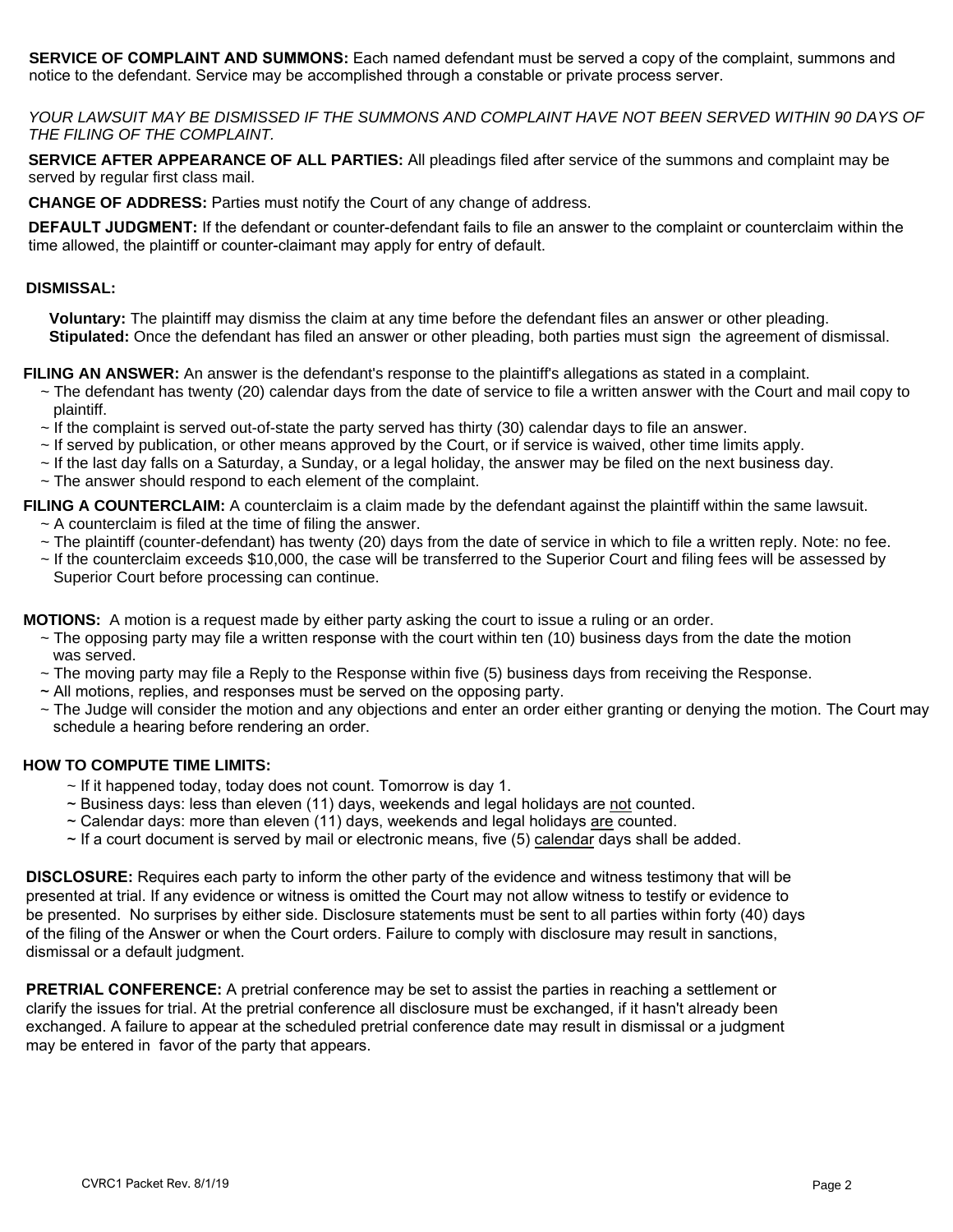**THE TRIAL:** At trial the plaintiff will proceed first and may call witnesses and/or introduce exhibits. The defendant may crossexamine any witnesses or object to the admission of any exhibit. After the plaintiff rests, the defendant will then present his case and may call witnesses and/or introduce exhibits that may prove or defend their position. The plaintiff may cross-examine any witnesses or object to the admission of any exhibit. After all evidence is presented, the judge or jury will decide the case. The plaintiff has the burden of proof by a preponderance of the evidence.

#### **FAILURE TO APPEAR AT THE TRIAL:**

Plaintiff: may result in dismissal and the defendant may be awarded costs and/or attorney fees. Defendant: may result in judgment and the plaintiff may be awarded his/her costs and/or attorney fees.

**JURY:** Either party can request a jury trial. The party requesting a jury may be assessed jury fees. If a jury is not requested the Judge will hear the case.

#### **IF YOU ARE AWARDED JUDGMENT** refer to the court's handout *COLLECTION OF A MONEY*

*JUDGMENT.* When you are paid in full you must file a SATISFACTION OF JUDGMENT with the court. This form is available from the court.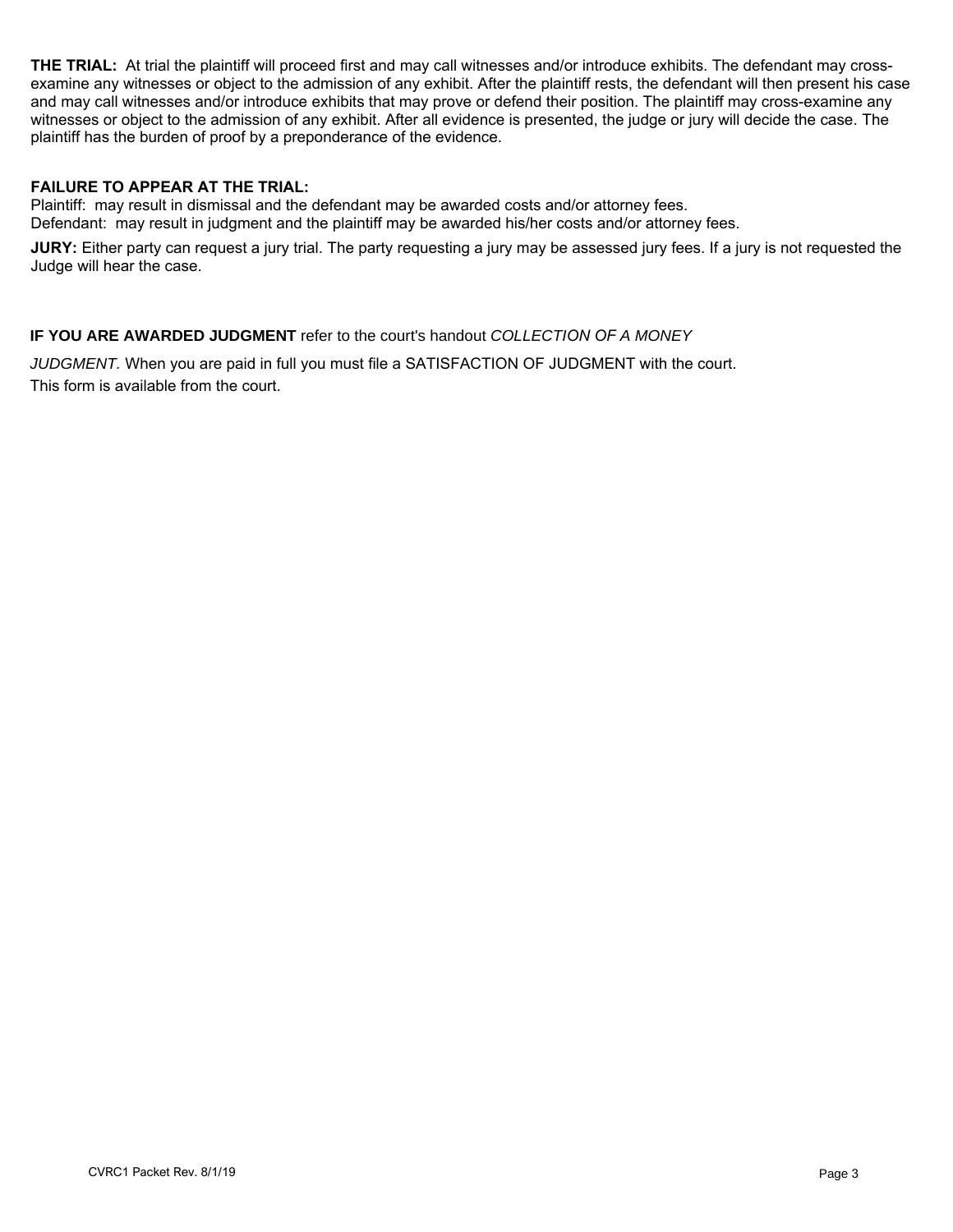

## The following checklist may assist you in processing your case.

| <b>PLAINTIFF CHECKLIST</b>                                                                                                                                                                                                                                                                                                                                                     | <b>DEFENDANT CHECKLIST</b>                                                                                                                                                                                                                                         |
|--------------------------------------------------------------------------------------------------------------------------------------------------------------------------------------------------------------------------------------------------------------------------------------------------------------------------------------------------------------------------------|--------------------------------------------------------------------------------------------------------------------------------------------------------------------------------------------------------------------------------------------------------------------|
| □ Date COMPLAINT filed and filing fee paid                                                                                                                                                                                                                                                                                                                                     | $\Box$ If you object to the venue (the precinct in which the<br>complaint was filed) you must file a Motion for Change of                                                                                                                                          |
| Date SUMMONS and COMPLAINT given to process<br>server for service on defendant(s)                                                                                                                                                                                                                                                                                              | Venue for Improper Venus before the answer is filed.                                                                                                                                                                                                               |
| Date COMPLAINT served                                                                                                                                                                                                                                                                                                                                                          | $\Box$ Date answer filed and filing fee paid<br>(Within twenty (20) calendar days of the date you were<br>served / thirty (30) days if served out-of-state)                                                                                                        |
| $\Box$ Date time to ANSWER expires<br>(twenty (20) days after defendant served / thirty (30)<br>days if served out-of-state)                                                                                                                                                                                                                                                   | If you fail to file an answer, the plaintiff may<br>obtain a default judgment against you.                                                                                                                                                                         |
| IF ANSWER IS RECEIVED:                                                                                                                                                                                                                                                                                                                                                         | Date time to file DISCLOSURE STATEMENT<br>(forty (40) days after filing of Answer)                                                                                                                                                                                 |
|                                                                                                                                                                                                                                                                                                                                                                                |                                                                                                                                                                                                                                                                    |
| Date time to file DISCLOSURE STATEMENT                                                                                                                                                                                                                                                                                                                                         | Date COUNTERCLAIM filed and copy mailed to plaintiff                                                                                                                                                                                                               |
| (forty (40) days after filing of Answer) _______________<br>IF NO ANSWER IS RECEIVED:                                                                                                                                                                                                                                                                                          | If you intend to file a counterclaim you must do so at the<br>same time the Answer is filed. You must use the proper<br>form and mail a copy to the plaintiff.                                                                                                     |
| $\Box$ APPLICATION FOR ENTRY OF DEFAULT filed with<br>court and copy mailed to defendant ______________                                                                                                                                                                                                                                                                        | $\Box$ Date time to REPLY expires $\_\_$                                                                                                                                                                                                                           |
| <b>NOTICE to PARTY filing for Default:</b><br>Anytime after ten (10) judicial days have passed since the<br>filing of this Application, it is your responsibility to file a<br>Request for Entry of Default Judgment or request a hearing.<br>Statement of Cost and proof of the claim (receipts, contract,<br>etc.) must also be served upon all the parties in this lawsuit. | Date plaintiff files a REPLY ___________                                                                                                                                                                                                                           |
|                                                                                                                                                                                                                                                                                                                                                                                | IF NO REPLY TO COUNTERCLAIM IS RECEIVED:                                                                                                                                                                                                                           |
|                                                                                                                                                                                                                                                                                                                                                                                | APPLICATION FOR ENTRY OF DEFAULT filed with court<br>and copy mailed to plaintiff ________________                                                                                                                                                                 |
| $\Box$ Date time to REPLY TO COUNTERCLAIM expires                                                                                                                                                                                                                                                                                                                              | <b>NOTICE to PARTY filing for Default:</b><br>Anytime after ten (10) judicial days have passed since the                                                                                                                                                           |
| If the defendant files a counterclaim YOU must file a<br>reply to the counterclaim within twenty (20) calendar days.<br>If you fail to file a reply, the defendant may obtain a default<br>judgment against you.                                                                                                                                                               | filing of this Application, it is your responsibility to file a<br>Request for Entry of Default Judgment or request a hearing.<br>Statement of Cost and proof of the claim (receipts, contract,<br>etc.) must also be served upon all the parties in this lawsuit. |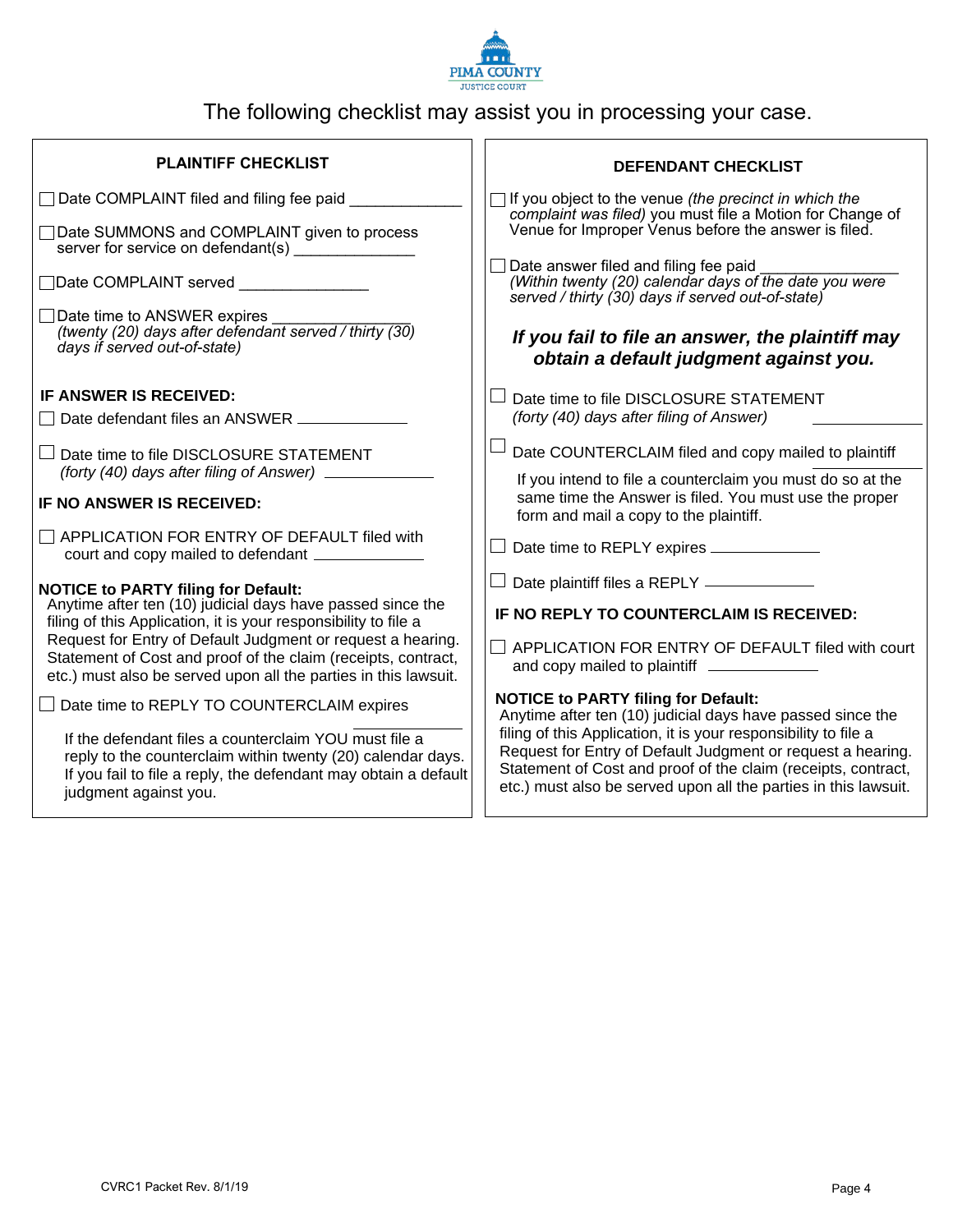

#### HOW TO DESIGNATE AND SERVE A PARTY

| AN INDIVIDUAL |
|---------------|
|               |

John Jones 1234 S. Main Street Tucson, AZ 85040

*SERVE: The party must be served with a copy of the summons and complaint.*

TWO OR MORE DEFENDANTS JOHN SMITH 1234 S. Main Street Tucson, AZ 85040 MARY JONES 1000 E. First Street Tucson, AZ 85040

#### WHEN THE NAME OF THE DEFENDANT IS UNKNOWN

SOLE OWNERSHIP John Jones, Dba Jones' Delicious Candy Shoppe 1234 S. Main Street Tucson, AZ 85040

*SERVE: The Owner*

#### CORPORATION LLC COMPANY UNINCORPORATED ASSOCIATION

ABC Candy Store, Inc. 1234 S. Main Street Tucson, AZ 85040

SERVE: Statutory Agent, as follows:

John Jones, Statutory Agent 5678 N. Eezee St. Tucson, AZ 85040

If serving a statutory agent, you must mail a copy to the party on whose behalf the agent received service.

Service may also be effected upon:

1. An Officer of the corporation - President, Vice-President, Secretary, Treasurer

2. A Managing or general agent

3. An Agent authorized by appointment or law

**CORPORATION COMMISSION**: To determine

Statutory Agent for a business or corporation contact: State of Arizona Corporation Commission 400 W. Congress, Tucson, AZ 85701 Phone: (520) 628-6560

HUSBAND AND WIFE

 John and Mary Jones, husband and wife 1234 S. Main Street Tucson, AZ 85040

*SERVE: Each spouse must be served a copy of the summons and complaint. One spouse may be served with the other spouse's copies if they reside at the same residence.*

*SERVE: Each named defendant must be served a copy of the summons and complaint.*

Matilda DOE *Upon service, when the defendant's true name is* JOHN DOE Taylor *discovered, the pleadings may be amended to* XYZ Corporation *reflect the true name.*

PARTNERSHIP

 JOHN SMITH and JOE JONES, Partners Dba JJ's Cafe 1000 E. First Street Tucson, AZ 85040

*SERVE either:*

*1. A Partner 2. A Managing or general agent*

*3. An Agent authorized by appointment*

#### PARENTS OF A MINOR

If the minor is under 16 years of age, SERVE: The Minor and the parent or guardian

 John and Mary Jones, husband and wife Parents of Johnny Jones, a minor 1234 S. Main Street Tucson, AZ 85040

If the minor is 16 years of age or more, SERVE: The Minor

#### SERVING THE DIRECTOR OF INSURANCE

SERVE: The Statutory Agent

If the statutory agent is the DIRECTOR OF INSURANCE SERVE: The DIRECTOR OF INSURANCE 400 W. Congress #152 Tucson, AZ 85701

#### SERVING THE REGISTRAR OF CONTRACTORS

SERVE: Registrar's Legal Officer and the Bonding company must be named as a defendant and served.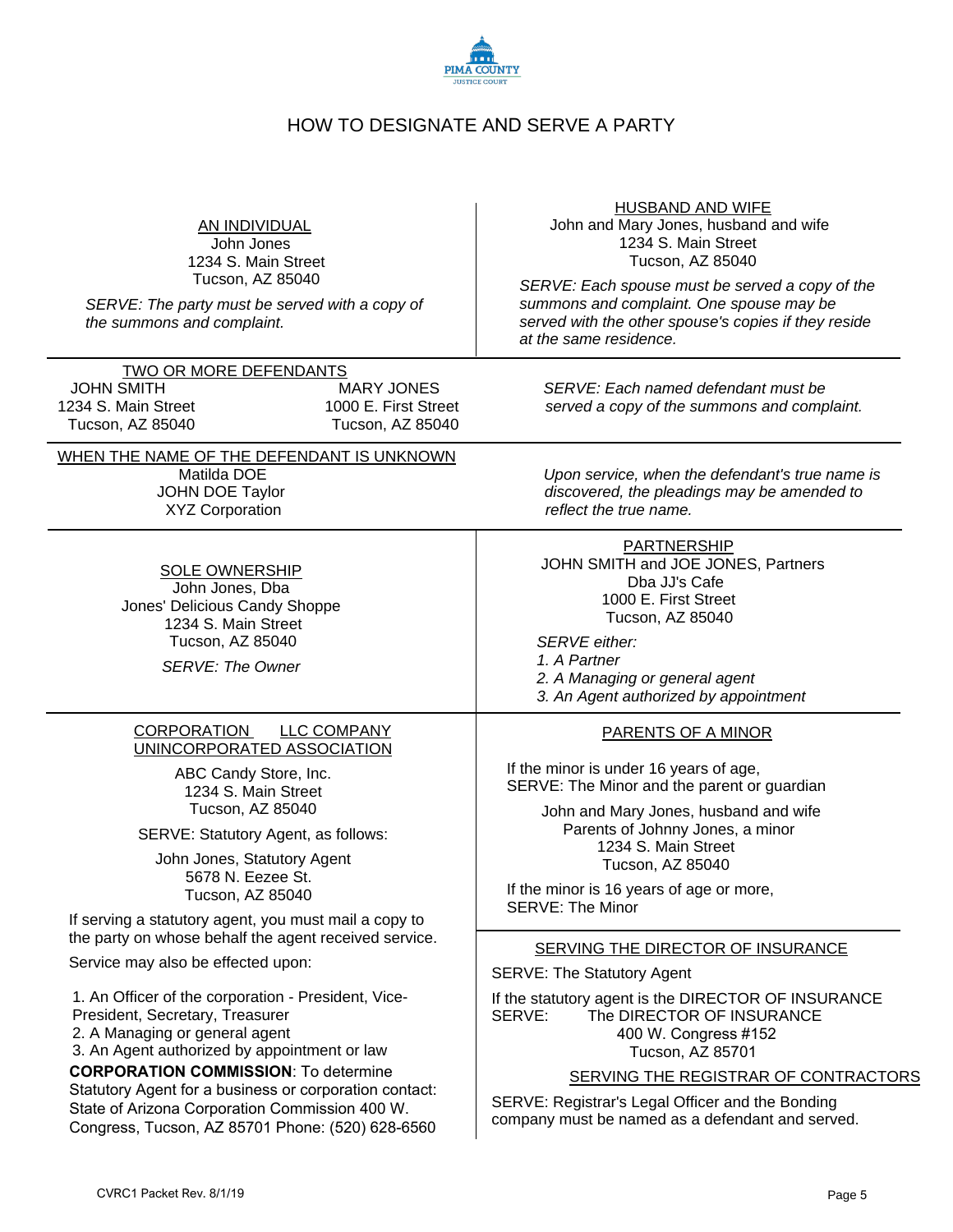

### **Pima County Justice Courts, Arizona**

\_\_\_\_\_\_\_\_\_\_\_\_\_\_\_\_\_\_\_\_\_\_\_\_\_\_\_\_\_\_\_\_\_\_ \_\_\_\_\_\_\_\_\_\_\_\_\_\_\_\_\_\_\_\_\_\_\_\_\_\_\_\_\_\_\_\_\_\_ \_\_\_\_\_\_\_\_\_\_\_\_\_\_\_\_\_\_\_\_\_\_\_\_\_\_\_\_\_\_\_\_\_\_ \_\_\_\_\_\_\_\_\_\_\_\_\_\_\_\_\_\_\_\_\_\_ Plaintiff(s) / Attorney Name / Address / Email / Phone  $\overline{\phantom{a}}$  , where  $\overline{\phantom{a}}$  , where  $\overline{\phantom{a}}$  , where  $\overline{\phantom{a}}$  , where  $\overline{\phantom{a}}$  $\overline{\phantom{a}}$  , where  $\overline{\phantom{a}}$  , where  $\overline{\phantom{a}}$  , where  $\overline{\phantom{a}}$  , where  $\overline{\phantom{a}}$  $\overline{\phantom{a}}$  , where  $\overline{\phantom{a}}$  , where  $\overline{\phantom{a}}$  , where  $\overline{\phantom{a}}$  , where  $\overline{\phantom{a}}$  $\overline{\phantom{a}}$  , where  $\overline{\phantom{a}}$  , where  $\overline{\phantom{a}}$ Defendant(s) / Attorney Name / Address / Email / Phone **\_\_\_\_\_\_\_\_\_\_\_\_\_\_\_\_\_\_\_\_\_\_\_\_\_\_\_\_\_\_\_\_\_\_\_\_\_\_\_\_\_\_\_\_\_\_\_\_\_\_\_\_\_\_\_\_\_\_\_\_\_\_\_\_\_\_\_\_\_\_\_\_\_\_\_\_\_\_\_\_\_\_\_\_\_\_\_\_\_\_\_\_\_\_\_\_\_\_\_ COMPLAINT \_\_\_\_\_\_\_\_\_\_\_\_\_\_\_\_\_\_\_\_\_\_\_\_\_\_\_\_\_\_\_\_\_\_\_\_\_\_\_\_\_\_\_\_\_\_\_\_\_\_\_\_\_\_\_\_\_\_\_\_\_\_\_\_\_\_\_\_\_\_\_\_\_\_\_\_\_\_\_\_\_\_\_\_\_\_\_\_\_\_\_\_\_\_\_\_\_\_\_ Amended Complaint** Plaintiff alleges that this Court has jurisdiction over this matter. I am suing the defendant because: \_\_\_\_\_\_\_\_\_\_\_\_\_\_\_\_\_\_\_\_\_\_\_\_\_\_\_\_\_\_\_\_\_\_\_\_\_\_\_\_\_\_\_\_\_\_\_\_\_\_\_\_\_\_\_\_\_\_\_\_\_\_\_\_\_\_\_\_\_\_\_\_\_\_\_\_\_\_\_\_\_\_\_ \_\_\_\_\_\_\_\_\_\_\_\_\_\_\_\_\_\_\_\_\_\_\_\_\_\_\_\_\_\_\_\_\_\_\_\_\_\_\_\_\_\_\_\_\_\_\_\_\_\_\_\_\_\_\_\_\_\_\_\_\_\_\_\_\_\_\_\_\_\_\_\_\_\_\_\_\_\_\_\_\_\_\_ \_\_\_\_\_\_\_\_\_\_\_\_\_\_\_\_\_\_\_\_\_\_\_\_\_\_\_\_\_\_\_\_\_\_\_\_\_\_\_\_\_\_\_\_\_\_\_\_\_\_\_\_\_\_\_\_\_\_\_\_\_\_\_\_\_\_\_\_\_\_\_\_\_\_\_\_\_\_\_\_\_\_\_ \_\_\_\_\_\_\_\_\_\_\_\_\_\_\_\_\_\_\_\_\_\_\_\_\_\_\_\_\_\_\_\_\_\_\_\_\_\_\_\_\_\_\_\_\_\_\_\_\_\_\_\_\_\_\_\_\_\_\_\_\_\_\_\_\_\_\_\_\_\_\_\_\_\_\_\_\_\_\_\_\_\_\_ \_\_\_\_\_\_\_\_\_\_\_\_\_\_\_\_\_\_\_\_\_\_\_\_\_\_\_\_\_\_\_\_\_\_\_\_\_\_\_\_\_\_\_\_\_\_\_\_\_\_\_\_\_\_\_\_\_\_\_\_\_\_\_\_\_\_\_\_\_\_\_\_\_\_\_\_\_\_\_\_\_\_\_ \_\_\_\_\_\_\_\_\_\_\_\_\_\_\_\_\_\_\_\_\_\_\_\_\_\_\_\_\_\_\_\_\_\_\_\_\_\_\_\_\_\_\_\_\_\_\_\_\_\_\_\_\_\_\_\_\_\_\_\_\_\_\_\_\_\_\_\_\_\_\_\_\_\_\_\_\_\_\_\_\_\_\_ \_\_\_\_\_\_\_\_\_\_\_\_\_\_\_\_\_\_\_\_\_\_\_\_\_\_\_\_\_\_\_\_\_\_\_\_\_\_\_\_\_\_\_\_\_\_\_\_\_\_\_\_\_\_\_\_\_\_\_\_\_\_\_\_\_\_\_\_\_\_\_\_\_\_\_\_\_\_\_\_\_\_\_ \_\_\_\_\_\_\_\_\_\_\_\_\_\_\_\_\_\_\_\_\_\_\_\_\_\_\_\_\_\_\_\_\_\_\_\_\_\_\_\_\_\_\_\_\_\_\_\_\_\_\_\_\_\_\_\_\_\_\_\_\_\_\_\_\_\_\_\_\_\_\_\_\_\_\_\_\_\_\_\_\_\_\_ \_\_\_\_\_\_\_\_\_\_\_\_\_\_\_\_\_\_\_\_\_\_\_\_\_\_\_\_\_\_\_\_\_\_\_\_\_\_\_\_\_\_\_\_\_\_\_\_\_\_\_\_\_\_\_\_\_\_\_\_\_\_\_\_\_\_\_\_\_\_\_\_\_\_\_\_\_\_\_\_\_\_\_ \_\_\_\_\_\_\_\_\_\_\_\_\_\_\_\_\_\_\_\_\_\_\_\_\_\_\_\_\_\_\_\_\_\_\_\_\_\_\_\_\_\_\_\_\_\_\_\_\_\_\_\_\_\_\_\_\_\_\_\_\_\_\_\_\_\_\_\_\_\_\_\_\_\_\_\_\_\_\_\_\_\_\_ \_\_\_\_\_\_\_\_\_\_\_\_\_\_\_\_\_\_\_\_\_\_\_\_\_\_\_\_\_\_\_\_\_\_\_\_\_\_\_\_\_\_\_\_\_\_\_\_\_\_\_\_\_\_\_\_\_\_\_\_\_\_\_\_\_\_\_\_\_\_\_\_\_\_\_\_\_\_\_\_\_\_\_ I am asking the court to award me judgment against the defendant(s) in the sum of \$ (state claimed damages) I state under penalty of perjury that the foregoing is true and correct. , with interest until paid, plus all costs of this suit. Date Plaintiff(s) Signature You are required to keep the court advised of your current address and telephone number. The clerk can provide you with a Notice of Change of Address form. 240 N. Stone Ave., Tucson, AZ 85701 (520) 724-3171<br>CASE NUMBER: Pain Scuese Ave., Tucoos, A7 85701 (376) (7343<br>
CASE NUMBER:<br>
CASE NUMBER:<br>
COMPLANNT<br>
COMPLANNT<br>
COMPLANNT<br>
COMPLANNT<br>
COMPLANNT<br>
COMPLANNT<br>
COMPLANNT<br>
CONSISTENCIAL COURT INTEREST CONSISTENT (2014)<br>
CONSISTENT CONSISTEN

Interpreter:  $\Box$  Yes, I need interpreter services. Language: \_\_\_\_\_\_\_\_\_\_\_\_\_\_\_\_\_\_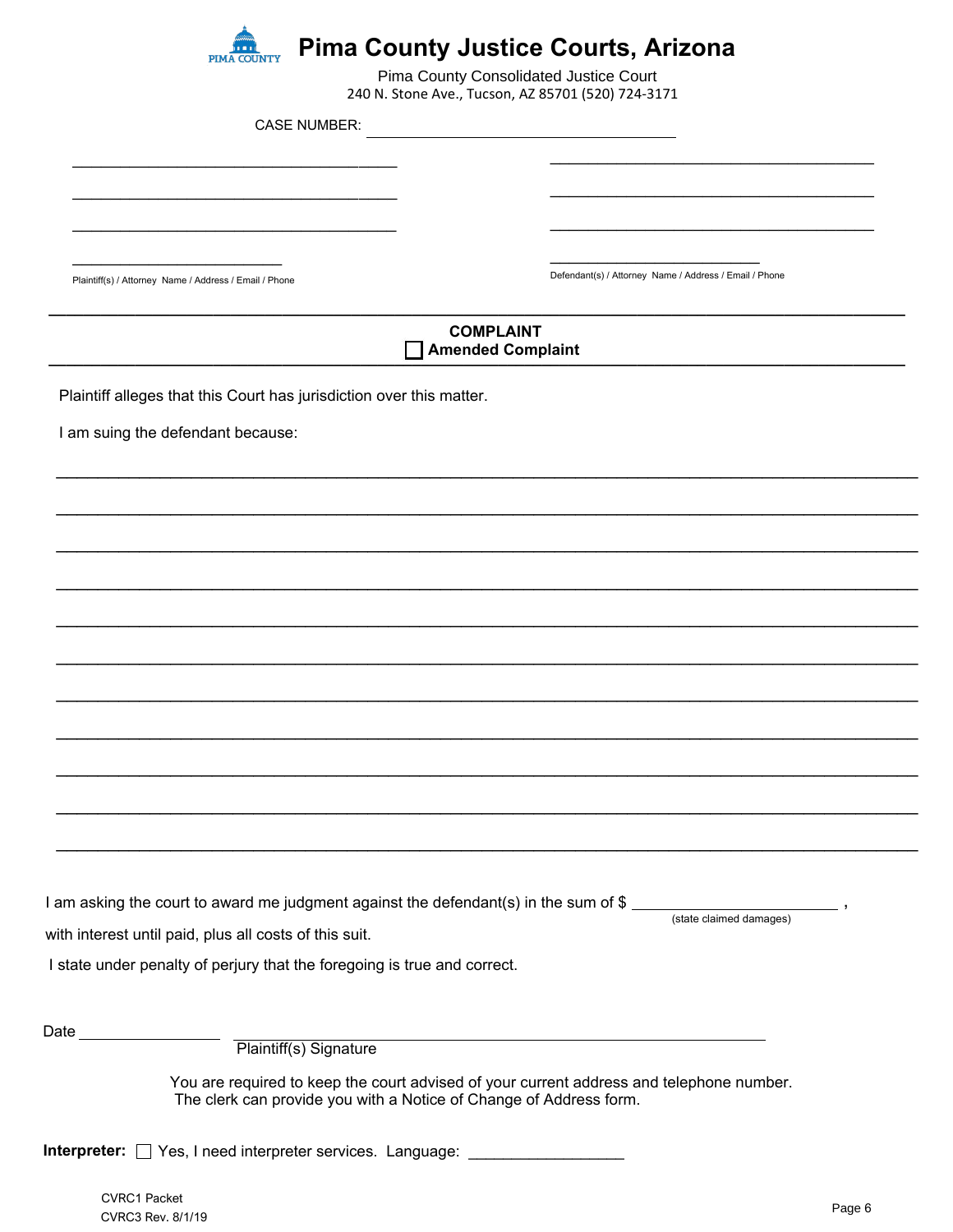

|                                                                                                                                                                                                                                                     | Pima County Consolidated Justice Court<br>240 N. Stone Ave., Tucson, AZ 85701 (520) 724-3171                                                                                                                                                                                                                                                                                         |
|-----------------------------------------------------------------------------------------------------------------------------------------------------------------------------------------------------------------------------------------------------|--------------------------------------------------------------------------------------------------------------------------------------------------------------------------------------------------------------------------------------------------------------------------------------------------------------------------------------------------------------------------------------|
| <b>CASE NUMBER:</b>                                                                                                                                                                                                                                 |                                                                                                                                                                                                                                                                                                                                                                                      |
|                                                                                                                                                                                                                                                     |                                                                                                                                                                                                                                                                                                                                                                                      |
|                                                                                                                                                                                                                                                     |                                                                                                                                                                                                                                                                                                                                                                                      |
| Plaintiff(s) / Attorney Name / Address / Email / Phone                                                                                                                                                                                              | Defendant(s) / Attorney Name / Address / Email / Phone                                                                                                                                                                                                                                                                                                                               |
|                                                                                                                                                                                                                                                     | Serve on: Statutory Agent Address                                                                                                                                                                                                                                                                                                                                                    |
|                                                                                                                                                                                                                                                     | <b>CIVIL SUMMONS</b><br>Replacement Summons                                                                                                                                                                                                                                                                                                                                          |
| E STATE OF ARIZONA TO THE ABOVE-NAMED DEFENDANT(S):                                                                                                                                                                                                 |                                                                                                                                                                                                                                                                                                                                                                                      |
| . If you cannot afford to pay the required fee, you may request that the Court either waive or defer the fee.                                                                                                                                       | YOU ARE SUMMONED to respond to this complaint by filing a written ANSWER with this Court and by paying the require                                                                                                                                                                                                                                                                   |
| next working day to file your answer. When calculating time, do not count the day you were served.                                                                                                                                                  | If you were served with this summons in the State of Arizona, the Court must receive your answer within twenty (20) cale<br>s from the date you were served. If you were served outside the State of Arizona, the Court must receive your answer wi<br>ly (30) calendar days from the date you were served. If the last day is a Saturday, Sunday, or legal holiday, you will have ⊦ |
| Your answer must be in writing.<br>(a) You may obtain an answer form from this Court.<br>(b) You may also obtain an answer form from the Form section of the Pima County Justice Courts website at<br>http://www.jp.pima.gov/Forms/Forms.html#civil |                                                                                                                                                                                                                                                                                                                                                                                      |
| Provide a copy of your answer to the Plaintiff(s) or to the Plaintiff's attorney.                                                                                                                                                                   |                                                                                                                                                                                                                                                                                                                                                                                      |
|                                                                                                                                                                                                                                                     | If you fail to file a written answer with this court within the time indicated above, a default judgment may be entered again                                                                                                                                                                                                                                                        |
|                                                                                                                                                                                                                                                     |                                                                                                                                                                                                                                                                                                                                                                                      |
|                                                                                                                                                                                                                                                     |                                                                                                                                                                                                                                                                                                                                                                                      |
|                                                                                                                                                                                                                                                     |                                                                                                                                                                                                                                                                                                                                                                                      |
|                                                                                                                                                                                                                                                     |                                                                                                                                                                                                                                                                                                                                                                                      |
|                                                                                                                                                                                                                                                     |                                                                                                                                                                                                                                                                                                                                                                                      |
|                                                                                                                                                                                                                                                     | ice: Requests for reasonable accommodations for persons with disabilities should be made to the court as soon as possil                                                                                                                                                                                                                                                              |
| If an interpreter is needed, please contact the court listed above to request an interpreter be provided.                                                                                                                                           |                                                                                                                                                                                                                                                                                                                                                                                      |
| Justice of the Peace                                                                                                                                                                                                                                |                                                                                                                                                                                                                                                                                                                                                                                      |
|                                                                                                                                                                                                                                                     | You are required to keep the court advised of your current address and telephone number.<br>The clerk can provide you with a Notice of Change of Address form.                                                                                                                                                                                                                       |
| <b>CVRC1 Packet</b><br>CVRC3 Rev. 8/1/19                                                                                                                                                                                                            | Page 7                                                                                                                                                                                                                                                                                                                                                                               |

#### **CIVIL SUMMONS Replacement Summons**

#### **THE STATE OF ARIZONA TO THE ABOVE-NAMED DEFENDANT(S):**

2. If you were served with this summons in the State of Arizona, the Court must receive your answer within twenty (20) calendar days from the date you were served. If you were served outside the State of Arizona, the Court must receive your answer within thirty (30) calendar days from the date you were served. If the last day is a Saturday, Sunday, or legal holiday, you will have until the next working day to file your answer. When calculating time, do not count the day you were served.

#### 3. Your answer must be in writing.

- (a) You may obtain an answer form from this Court.
- (b) You may also obtain an answer form from the Form section of the Pima County Justice Courts website at http://www.jp.pima.gov/Forms/Forms.html#civil
- 4. Provide a copy of your answer to the Plaintiff(s) or to the Plaintiff's attorney.
- 5. If you fail to file a written answer with this court within the time indicated above, a default judgment may be entered against you.

**Notice:** Requests for reasonable accommodations for persons with disabilities should be made to the court as soon as possible.

Date